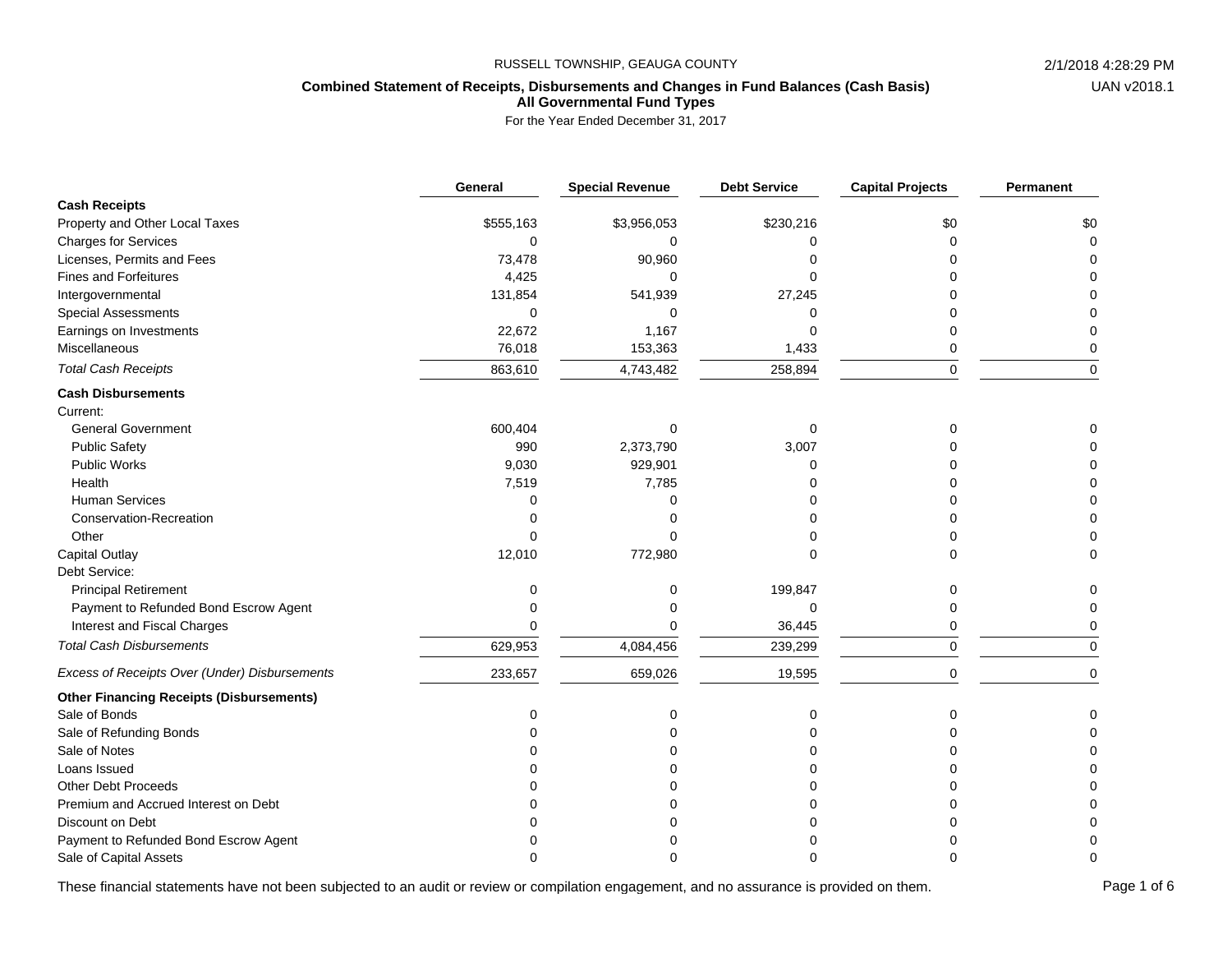# **Combined Statement of Receipts, Disbursements and Changes in Fund Balances (Cash Basis)**

**All Governmental Fund Types**

|                                                       | General     | <b>Special Revenue</b> | <b>Debt Service</b> | <b>Capital Projects</b> | Permanent |
|-------------------------------------------------------|-------------|------------------------|---------------------|-------------------------|-----------|
| Transfers In                                          |             |                        |                     |                         |           |
| <b>Transfers Out</b>                                  |             |                        |                     |                         |           |
| Advances In                                           |             |                        |                     |                         |           |
| Advances Out                                          |             |                        |                     |                         |           |
| <b>Other Financing Sources</b>                        | 1,029       | 7,659                  |                     |                         |           |
| <b>Other Financing Uses</b>                           |             |                        |                     |                         |           |
| <b>Total Other Financing Receipts (Disbursements)</b> | 1,029       | 7,659                  |                     |                         |           |
| Special Item                                          |             |                        |                     |                         |           |
| Extraordinary Item                                    |             |                        |                     |                         |           |
| Net Change in Fund Cash Balances                      | 234,686     | 666,685                | 19,595              |                         |           |
| Fund Cash Balances, January 1                         | 1,383,408   | 2,398,141              | 409,007             |                         |           |
| Fund Cash Balances, December 31                       |             |                        |                     |                         |           |
| Nonspendable                                          |             |                        |                     |                         |           |
| Restricted                                            |             | 2,397,741              | 428,602             |                         |           |
| Committed                                             |             | 667,085                |                     |                         |           |
| Assigned                                              |             |                        |                     |                         |           |
| Unassigned (Deficit)                                  | 1,618,094   |                        |                     |                         |           |
| Fund Cash Balances, December 31                       | \$1,618,094 | \$3,064,826            | \$428,602           | \$0                     | \$0       |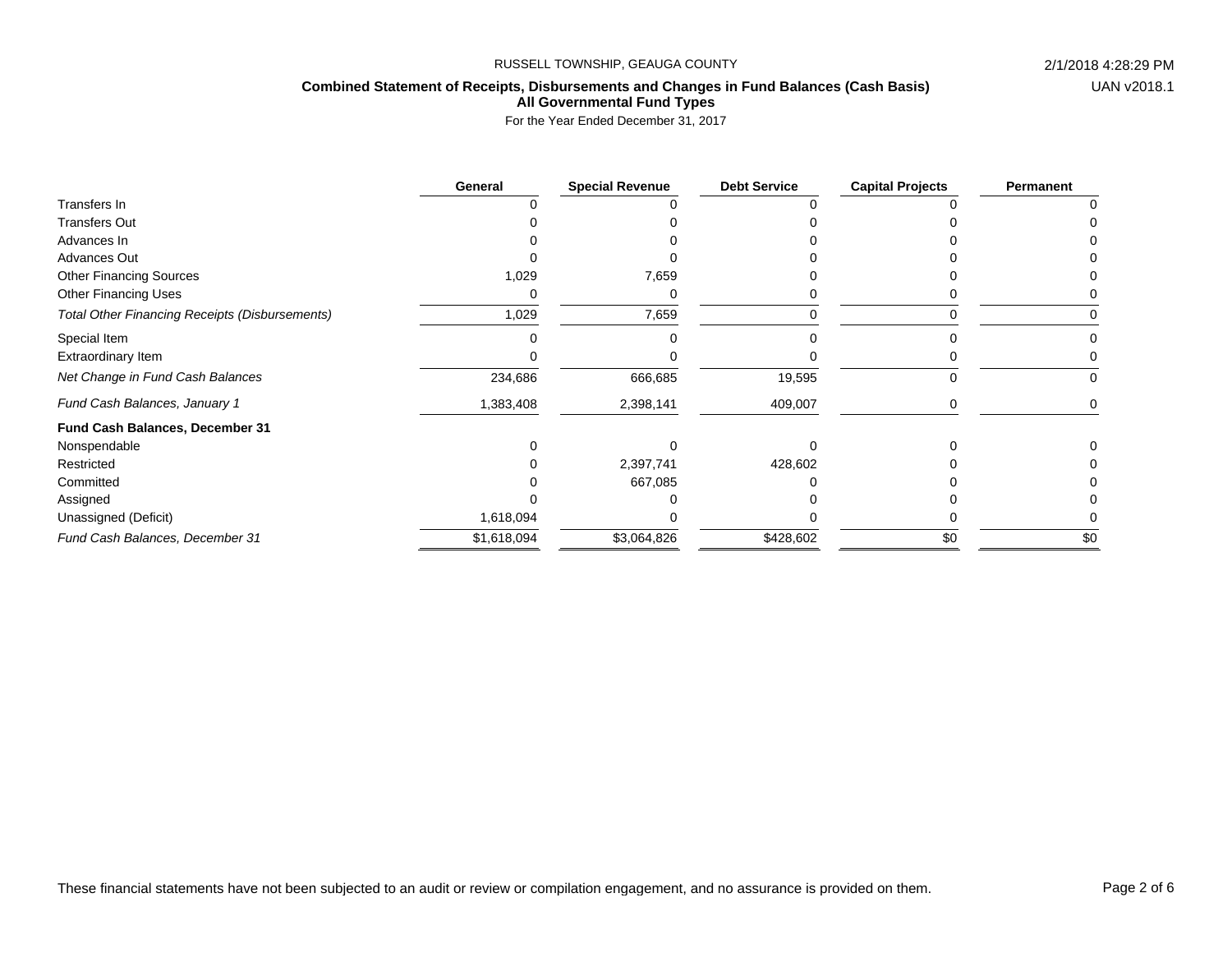## **Combined Statement of Receipts, Disbursements and Changes in Fund Balances (Cash Basis) All Governmental Fund Types**

|                                              | General     | <b>Special Revenue</b> | <b>Debt Service</b> | <b>Capital Projects</b> | Permanent |
|----------------------------------------------|-------------|------------------------|---------------------|-------------------------|-----------|
| <b>GASB 54 Worksheet/Note Disclosure</b>     |             |                        |                     |                         |           |
| Net Change in Fund Cash Balances             | \$234,686   | \$666,685              | \$19,595            | \$0                     | \$0       |
| Fund Cash Balances, January 1                | 1,383,408   | 2,398,141              | 409,007             | $\mathbf 0$             | $\Omega$  |
| Fund Cash Balances, December 31              | \$1,618,094 | \$3,064,826            | \$428,602           | \$0                     | \$0       |
| <b>Fund Balances</b>                         |             |                        |                     |                         |           |
| Amounts identified as:                       |             |                        |                     |                         |           |
| Nonspendable                                 |             |                        |                     |                         |           |
| <b>Total Nonspendable</b>                    | $\mathbf 0$ | $\mathbf 0$            | $\mathbf 0$         | $\mathbf 0$             | $\Omega$  |
| Restricted for:                              |             |                        |                     |                         |           |
| Cemetery                                     | \$0         | \$18,510               | \$0                 | \$0                     | \$0       |
| <b>Debt Service</b>                          | ∩           | $\mathbf 0$            | 428,602             | ∩                       | $\Omega$  |
| Drug and Alcohol Education and Enforcement   |             | 1,435                  | ∩                   |                         |           |
| <b>Emergency Medical Services</b>            |             | 120,619                |                     |                         |           |
| <b>ENERGY CONSERVATION</b>                   |             | $\Omega$               |                     |                         |           |
| <b>Fire Operations</b>                       |             | 475,093                |                     |                         |           |
| <b>Police Operations</b>                     |             | 869,339                |                     |                         |           |
| Road and Bridge Maintenance and Improvements | $\Omega$    | 910,985                |                     |                         |           |
| Training Reimbursement Funds Only            | $\mathbf 0$ | 1,760                  |                     | 0                       |           |
| <b>Total Restricted</b>                      | $\Omega$    | 2,397,741              | 428,602             | $\mathbf 0$             | $\Omega$  |
| Committed to:                                |             |                        |                     |                         |           |
| <b>FIRE TRUCK PURCHASE</b>                   | ∩           | n                      | U                   | ∩                       |           |
| POLICE STATION                               |             |                        |                     |                         |           |
| Road and Bridge Maintenance and Improvements | 0           | 667,085                |                     | 0                       |           |
| <b>Total Committed</b>                       | $\mathbf 0$ | 667,085                | $\mathbf 0$         | $\mathbf 0$             | $\Omega$  |
| Assigned to:                                 |             |                        |                     |                         |           |
| <b>Total Assigned</b>                        | $\Omega$    | $\Omega$               | $\Omega$            | $\Omega$                | $\Omega$  |
| Unassigned                                   | 1,618,094   | $\mathbf 0$            | $\Omega$            | $\mathbf 0$             | 0         |
| Total Fund Cash Balances, December 31        | \$1,618,094 | \$3,064,826            | \$428,602           | \$0                     | \$0       |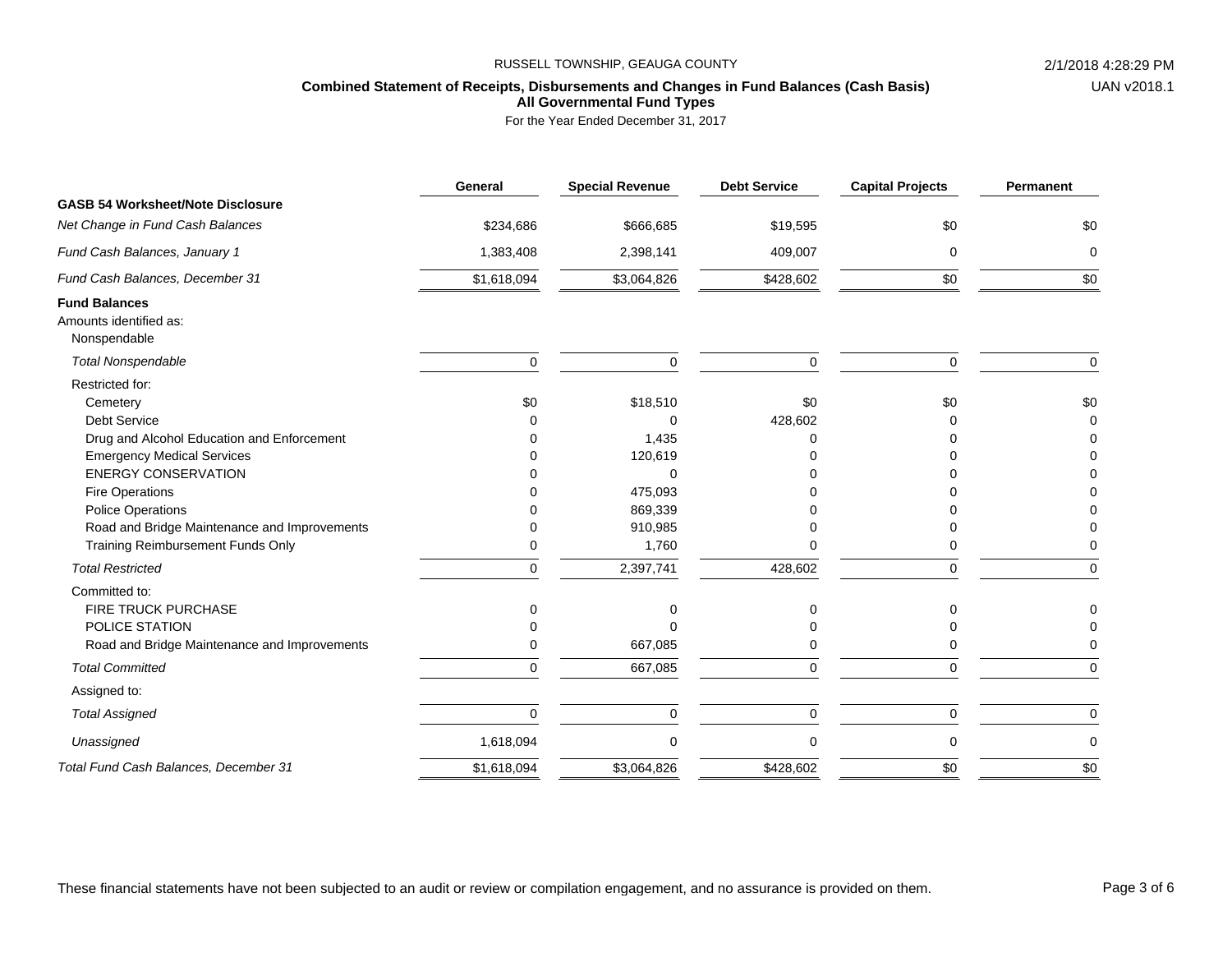**Combined Statement of Receipts, Disbursements and Changes in Fund Balances (Cash Basis)**

**All Governmental Fund Types**

For the Year Ended December 31, 2017

|                                                 | <b>Totals</b><br>(Memorandum<br>Only) |
|-------------------------------------------------|---------------------------------------|
| <b>Cash Receipts</b>                            |                                       |
| Property and Other Local Taxes                  | \$4,741,432                           |
| <b>Charges for Services</b>                     | 0                                     |
| Licenses, Permits and Fees                      | 164,438                               |
| <b>Fines and Forfeitures</b>                    | 4,425                                 |
| Intergovernmental                               | 701,038                               |
| Special Assessments                             | 0                                     |
| Earnings on Investments                         | 23,839                                |
| Miscellaneous                                   | 230,814                               |
| <b>Total Cash Receipts</b>                      | 5,865,986                             |
| Cash Disbursements                              |                                       |
| Current:                                        |                                       |
| <b>General Government</b>                       | 600,404                               |
| <b>Public Safety</b>                            | 2,377,787                             |
| <b>Public Works</b>                             | 938,931                               |
| Health                                          | 15,304                                |
| <b>Human Services</b>                           | 0                                     |
| Conservation-Recreation                         | 0                                     |
| Other                                           | 0                                     |
| Capital Outlay                                  | 784,990                               |
| Debt Service:                                   |                                       |
| <b>Principal Retirement</b>                     | 199,847                               |
| Payment to Refunded Bond Escrow Agent           | 0                                     |
| Interest and Fiscal Charges                     | 36,445                                |
| <b>Total Cash Disbursements</b>                 | 4,953,708                             |
| Excess of Receipts Over (Under) Disbursements   | 912,278                               |
| <b>Other Financing Receipts (Disbursements)</b> |                                       |
| Sale of Bonds                                   | 0                                     |
| Sale of Refunding Bonds                         | 0                                     |
| Sale of Notes                                   | 0                                     |
| Loans Issued                                    | 0                                     |
| <b>Other Debt Proceeds</b>                      | 0                                     |
| Premium and Accrued Interest on Debt            | 0                                     |
| Discount on Debt                                | 0                                     |
| Payment to Refunded Bond Escrow Agent           | 0                                     |
| Sale of Capital Assets                          | 0                                     |

These financial statements have not been subjected to an audit or review or compilation engagement, and no assurance is provided on them. Page 4 of 6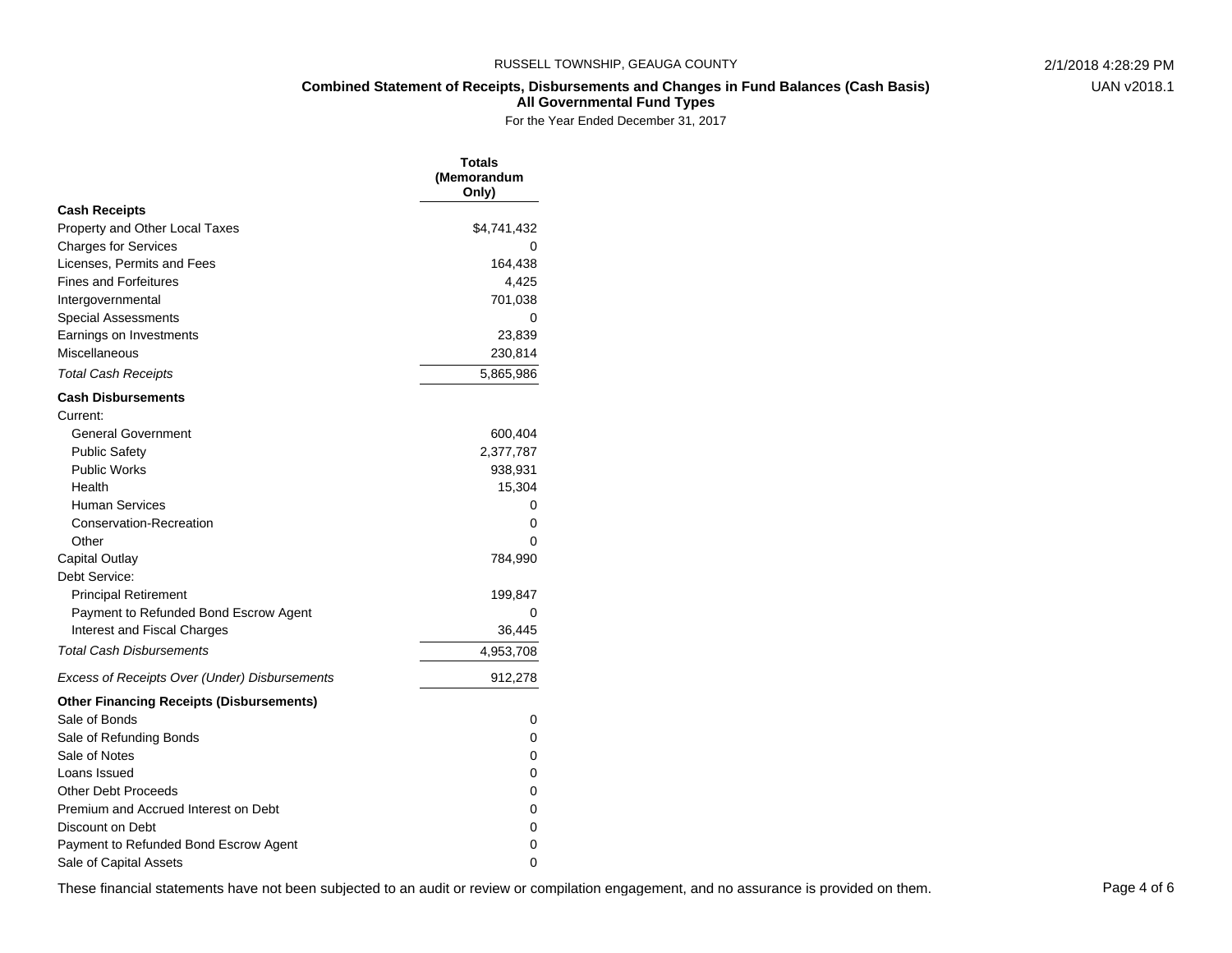**Combined Statement of Receipts, Disbursements and Changes in Fund Balances (Cash Basis)**

**All Governmental Fund Types**

|                                                       | Totals<br>(Memorandum<br>Only) |
|-------------------------------------------------------|--------------------------------|
| Transfers In                                          | 0                              |
| <b>Transfers Out</b>                                  | 0                              |
| Advances In                                           | 0                              |
| <b>Advances Out</b>                                   | 0                              |
| <b>Other Financing Sources</b>                        | 8,688                          |
| <b>Other Financing Uses</b>                           | 0                              |
| <b>Total Other Financing Receipts (Disbursements)</b> | 8,688                          |
| Special Item                                          | 0                              |
| <b>Extraordinary Item</b>                             | 0                              |
| Net Change in Fund Cash Balances                      | 920,966                        |
| Fund Cash Balances, January 1                         | 4,190,556                      |
| <b>Fund Cash Balances, December 31</b>                |                                |
| Nonspendable                                          | 0                              |
| Restricted                                            | 2,826,343                      |
| Committed                                             | 667,085                        |
| Assigned                                              | 0                              |
| Unassigned (Deficit)                                  | 1,618,094                      |
| Fund Cash Balances, December 31                       | \$5,111,522                    |